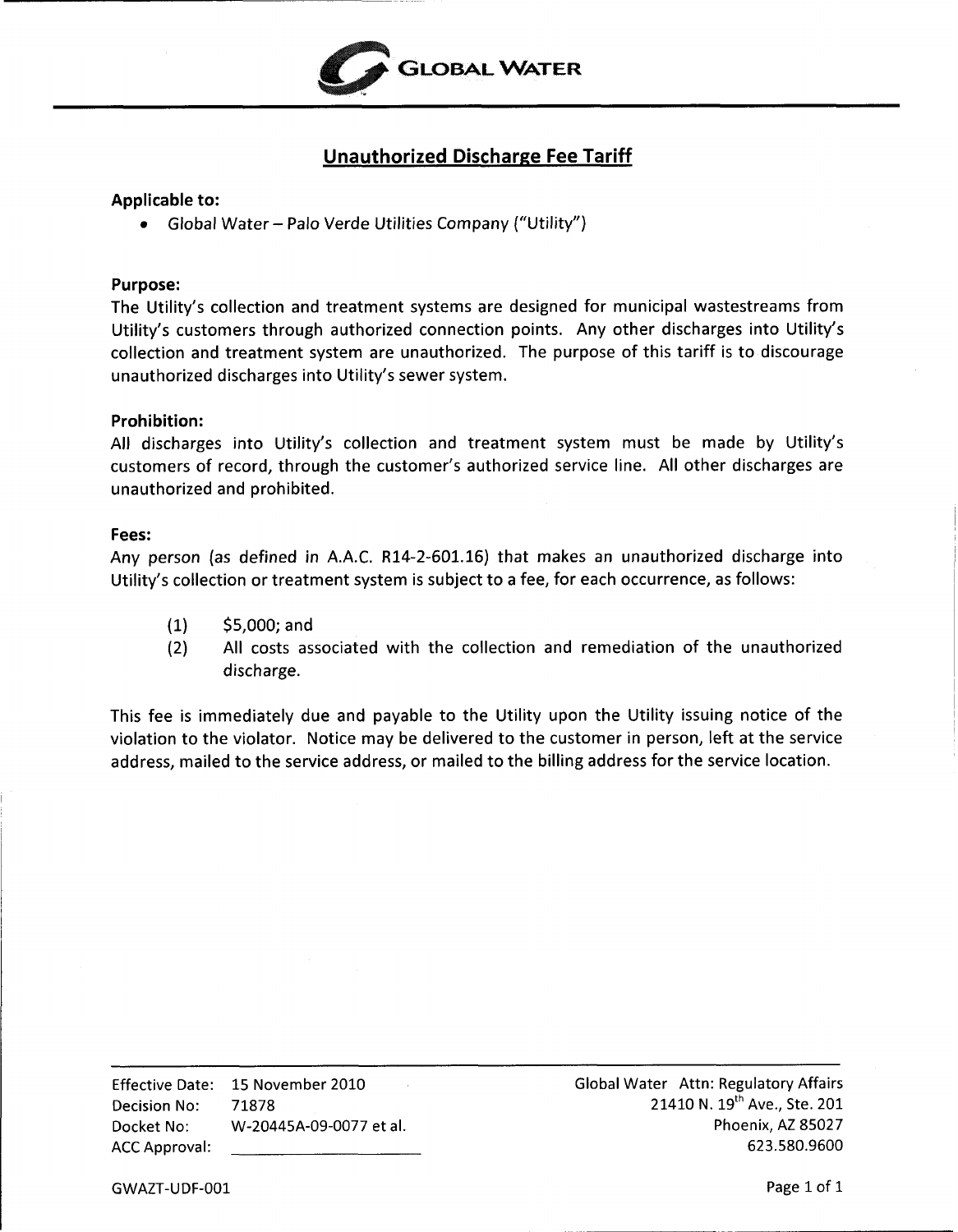|                | <b>JRIGINAL</b><br>OPEN MEETING AGENDA ITEM                                           | 0000126325                               |
|----------------|---------------------------------------------------------------------------------------|------------------------------------------|
| $\mathbf 1$    | <b>BEFORE THE ARIZONA CORPORATION COMMISSION<br/>REGENVED</b>                         |                                          |
| $\overline{2}$ |                                                                                       | <b>Anzona Corporation Commission</b>     |
| 3              | <b>COMMISSIONERS</b><br>GARY PIERCE, Chairman JUN 13 P 4: 15                          | DOCKETED                                 |
|                | <b>BOB STUMP</b>                                                                      | <b>JUN E &amp; 2011</b>                  |
| 4              | AM CORP COMMISSION<br>PAUL NEWMAN<br>SANDRA D. KENNEDY DOCKET CONTROL                 | DOCKETED BY                              |
| 5              | <b>BRENDA BURNS</b>                                                                   |                                          |
| 6              | IN THE MATTER OF THE APPLICATION OF                                                   | DOCKET NO. SW-20445A-09-0077             |
| $\overline{7}$ | <b>GLOBAL WATER - PALO VERDE UTILITIES</b>                                            |                                          |
|                | COMPANY FOR THE ESTABLISHMENT OF JUST AND<br>REASONABLE RATES AND CHARGES FOR UTILITY |                                          |
| 8              | SERVICE DESIGNED TO REALIZE A REASONABLE                                              |                                          |
| $\mathbf Q$    | RATE OF RETURN ON THE FAIR VALUE OF ITS<br>PROPERTY THROUGHOUT THE STATE OF ARIZONA   |                                          |
| 10             | IN THE MATTER OF THE APPLICATION OF                                                   | DOCKET NO. W-02451A-09-0078              |
| 11             | <b>VALENCIA WATER COMPANY - GREATER</b><br>BUCKEYE DIVISION FOR THE ESTABLISHMENT OF  |                                          |
|                | <b>JUST AND REASONABLE RATES AND CHARGES FOR</b>                                      |                                          |
| 12             | UTILITY SERVICE DESIGNED TO REALIZE A<br>REASONABLE RATE OF RETURN ON THE FAIR        |                                          |
| 13             | VALUE OF ITS PROPERTY THROUGHOUT THE                                                  |                                          |
| 14             | <b>STATE OF ARIZONA</b><br>IN THE MATTER OF THE APPLICATION OF                        | DOCKET NO. W-01732A-09-0079              |
| 15             | WILLOW VALLEY WATER CO. FOR THE                                                       |                                          |
|                | ESTABLISHMENT OF JUST AND REASONABLE<br>RATES AND CHARGES FOR UTILITY SERVICE         |                                          |
| 16             | DESIGNED TO REALIZE A REASONABLE RATE OF                                              |                                          |
| 17             | RETURN ON THE FAIR VALUE OF ITS PROPERTY<br>THROUGHOUT THE STATE OF ARIZONA           |                                          |
| 18             | IN THE MATTER OF THE APPLICATION OF                                                   | DOCKET NO. W-20446A-09-0080              |
| 19             | <b>GLOBAL WATER - SANTA CRUZ WATER COMPANY</b><br>FOR THE ESTABLISHMENT OF JUST AND   |                                          |
|                | REASONABLE RATES AND CHARGES FOR UTILITY                                              |                                          |
| 20             | SERVICE DESIGNED TO REALIZE A REASONABLE<br>RATE OF RETURN ON THE FAIR VALUE OF ITS   |                                          |
| 21             | PROPERTY THROUGHOUT THE STATE OF ARIZONA<br>IN THE MATTER OF THE APPLICATION OF       | DOCKET NO. W-02450A-09-0081              |
| 22             | WATER UTILITY OF GREATER TONOPAH FOR                                                  |                                          |
| 23             | THE ESTABLISHMENT OF JUST AND REASONABLE<br>RATES AND CHARGES FOR UTILITY SERVICE     | <b>Notice of Filing Revised</b>          |
| 24             | DESIGNED TO REALIZE A REASONABLE RATE OF                                              | <b>Unauthorized Discharge Fee Tariff</b> |
|                | RETURN ON THE FAIR VALUE OF ITS PROPERTY<br>THROUGHOUT THE STATE OF ARIZONA           |                                          |
| 25             |                                                                                       |                                          |
| 26             |                                                                                       |                                          |
| 27             |                                                                                       |                                          |
|                |                                                                                       |                                          |
|                |                                                                                       |                                          |
|                |                                                                                       |                                          |
|                |                                                                                       |                                          |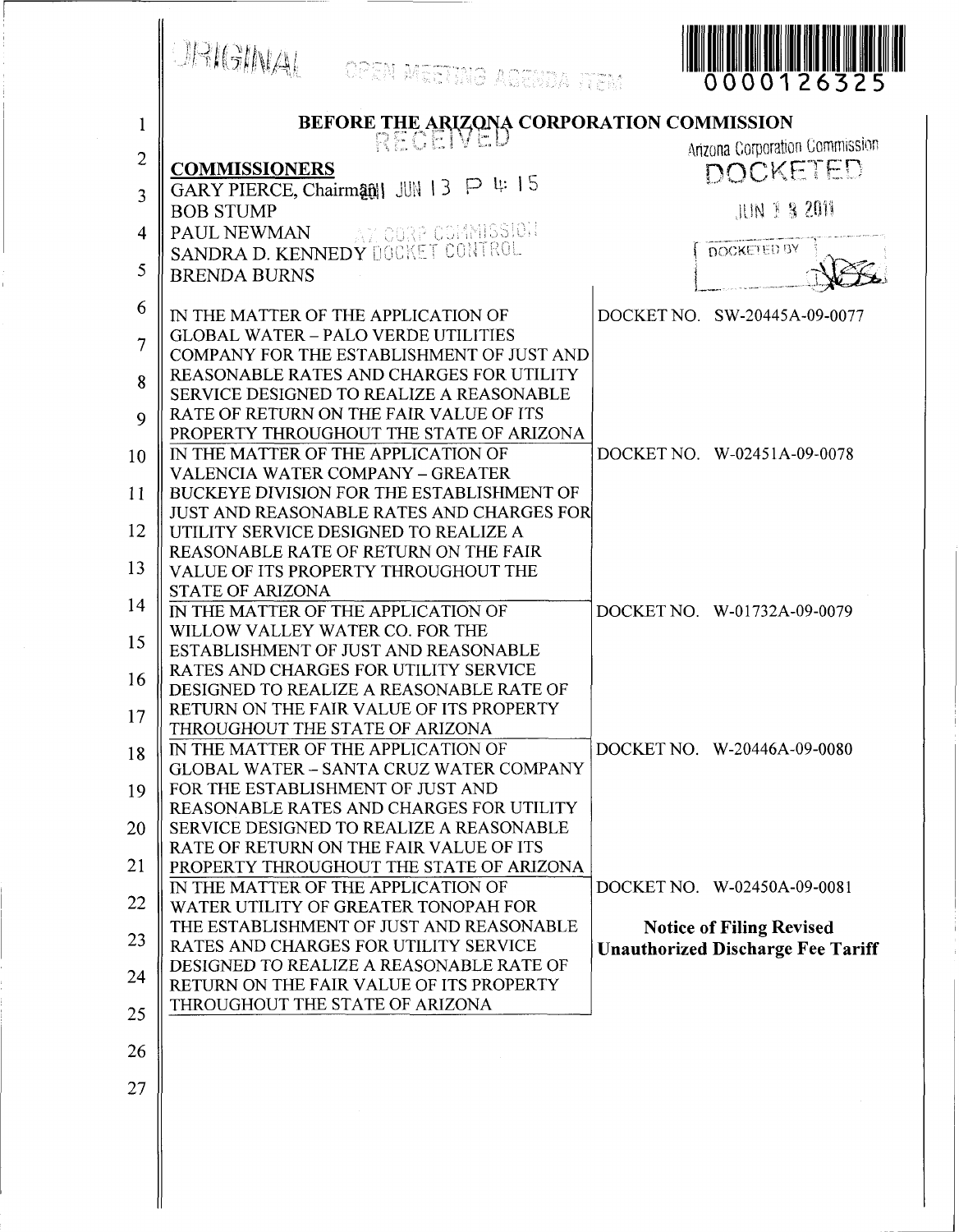<span id="page-2-0"></span>

| 1<br>2         | DOCKET NO. W-01212A-09-0082<br>IN THE MATTER OF THE APPLICATION OF<br>VALENCIA WATER COMPANY - TOWN DIVISION<br>FOR THE ESTABLISHMENT OF JUST AND |  |  |
|----------------|---------------------------------------------------------------------------------------------------------------------------------------------------|--|--|
| 3              | REASONABLE RATES AND CHARGES FOR UTILITY<br><b>Notice of Filing Revised</b>                                                                       |  |  |
| 4              | <b>Unauthorized Discharge Fee Tariff</b><br>SERVICE DESIGNED TO REALIZE A REASONABLE<br>RATE OF RETURN ON THE FAIR VALUE OF ITS                   |  |  |
| 5              | PROPERTY THROUGHOUT THE STATE OF ARIZONA<br>Global Water - Palo Verde Utilities Company, Global Water - Santa Cruz Water                          |  |  |
| 6              | Company, Valencia Water Company - Town Division, Valencia Water Company - Greater                                                                 |  |  |
| $\overline{7}$ | Buckeye Division, Water Utility of Greater Tonopah and Willow Valley Water Co. (collectively,                                                     |  |  |
| 8              | the "Global Utilities") provides notice of filing revised Unauthorized Discharge Fee Tariff                                                       |  |  |
| 9              | incorporating revisions suggested by Commission Staff.                                                                                            |  |  |
| 10             | RESPECTFULLY SUBMITTED this 13 <sup>th</sup> day of June 2011.                                                                                    |  |  |
| 11             |                                                                                                                                                   |  |  |
| 12             | ROSHKA DEWULF & PATTEN, PLC                                                                                                                       |  |  |
| 13             |                                                                                                                                                   |  |  |
| 14             | Michael W. Patten                                                                                                                                 |  |  |
| 15             | Timothy J. Sabo<br>One Arizona Center                                                                                                             |  |  |
| 16             | 400 East Van Buren Street, Suite 800<br>Phoenix, Arizona 85004                                                                                    |  |  |
| 17             |                                                                                                                                                   |  |  |
| 18             | <b>Attorneys for Global Utilities</b>                                                                                                             |  |  |
| 19             |                                                                                                                                                   |  |  |
| 20             |                                                                                                                                                   |  |  |
| 21             |                                                                                                                                                   |  |  |
| 22             |                                                                                                                                                   |  |  |
| 23             | Original $+13$ copies of the foregoing                                                                                                            |  |  |
| 24             | filed this $13th$ day of June 2011, with:                                                                                                         |  |  |
| 25             | Docket Control                                                                                                                                    |  |  |
| 26             | Arizona Corporation Commission<br>1200 West Washington                                                                                            |  |  |
| 27             | Phoenix, AZ 85007                                                                                                                                 |  |  |
|                |                                                                                                                                                   |  |  |
|                | 1                                                                                                                                                 |  |  |